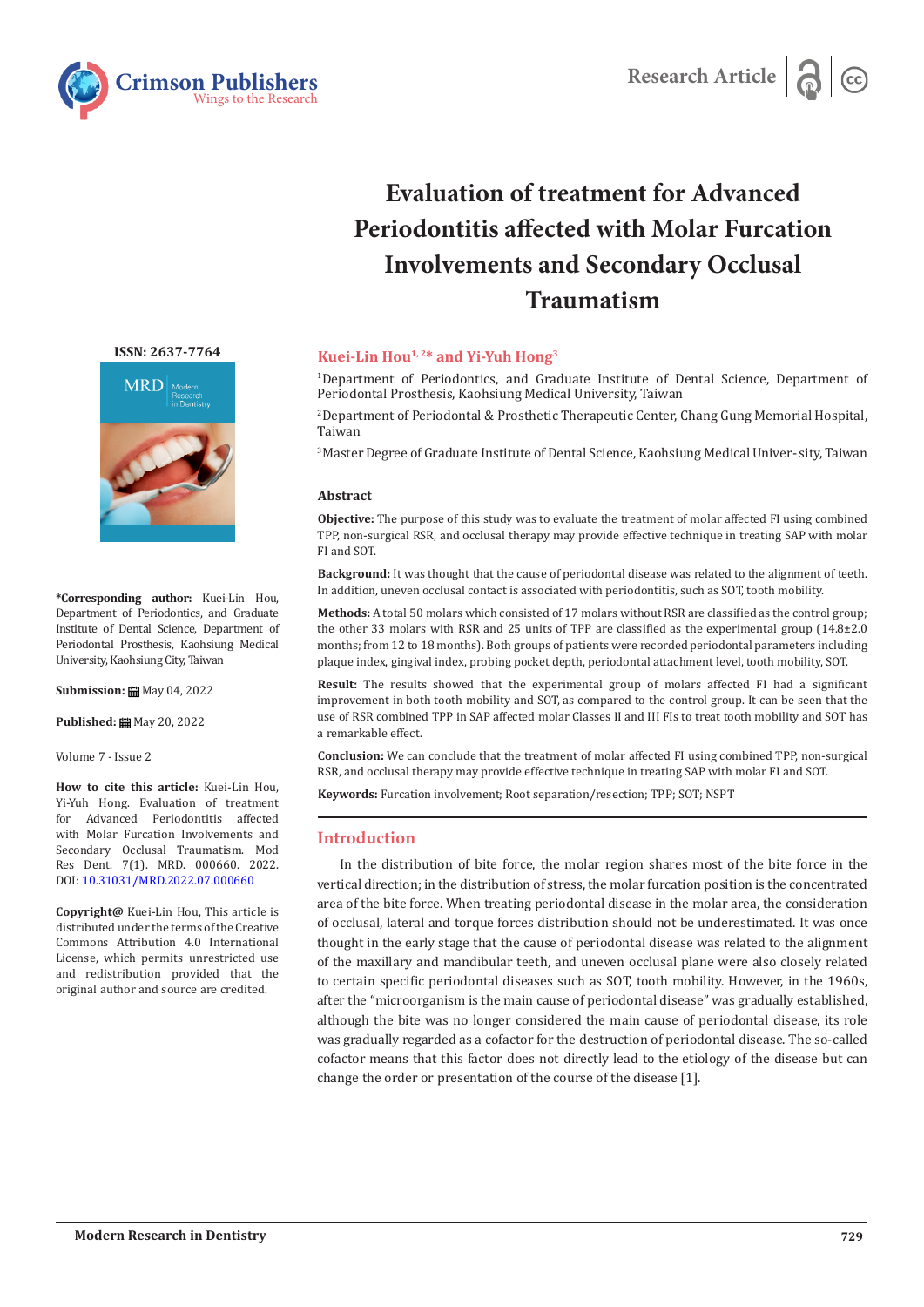Animal experiments by Glickman et al. [2] found evidence that occlusal factors are cofactors: in general, periodontal tissue inflammation is routed from the gingiva into the alveolar crest, but if periodontal inflammation is combined with secondary occlusal traumatism (SOT), the path of periodontal inflammation and destruction is not only towards the alveolar crest, also along the periodontal ligament. This is particularly pronounced on the pressure side of the tooth. A similar result was obtained from the observation of autopsies in cadavers [2]: excessive occlusal force, if the inflammation was confined to the periodontal ligament area, the occlusal injury can change the route of the reaction to spread around the periodontal bone. Later studies confirmed that occlusal injury can cause more severe periodontal attachment loss in periodontitis caused by microbial dental plaque, but as long as plaque control is done well and the distribution of its bite force is improved, its mobility degree and periodontal condition will gradually improve [3-8].

# **Material and Methods**

### **Research sample collection**

This study sample was taken from August 2001 to April 2003, and among patients who attended the Periodontology Department of the of Kaohsiung Medical University Hospital, after full-mouth periodontal parameter evaluation, according to the diagnostic method of our hospital, [9] patients with molars with class II and III FI (Figure 1) were diagnosed with teeth with root molar class II FI or above after the first stage of treatment of periodontal disease. Subjects are required to undergo a full-mouth periodontal examination and the collection of basic information includes plaque Index (PlI), gingival Index (GI), probing pocket depth (PPD), periodontal attachment level (PAL), classification of molar FI, SOT, tooth mobility [10], and full mouth periapical radiographs (Figure 1).

## **Control group (non-RSR): (Figure 1)**

Patients are not willing to undergo root canal therapy and removable dentures but are willing to complete the first stage (Phase I periodontal therapy) of periodontal treatment (subgingival calculus scaling and root planning). Periodic three-month recall visits to receive professional plaque control (PLC), including meticulous subgingival scaling and planning on the teeth and molar root furcation areas as the control group. In addition, periodontal parameters included gingival index, plaque index, PPD, PAL, tooth mobility and injury of SOT (Figure 1) were measured at first month, third month, sixth month, and twelfth month.



**Figure 1:** Indicated that left mandibular first molar (# 36) affected Class III furcation involvement (FI) with secondary occlusal traumatism (SOT) and tooth mobility with non-RSR (The control group=non RSR).

# **Experimental group (RSR): (Figure 2)**

Patients with class II to class III molar furcation invasion (FI) selected by the above steps still have severe advanced class II FI above the stage I treatment, that is, included in the parent group of the sample. Subjects collected by the experimental group were required to undergo:

#### A. The preparation of TPP.

B. For the treatment and refer to intentional root canal therapy, if the tooth that has completed root canal therapy (RCT), the density of filling, the completion time and the presence of periapical lesion until the completion of treatment and then patient was transferred back to the periodontal department for nonsurgical RSR (Figure 2).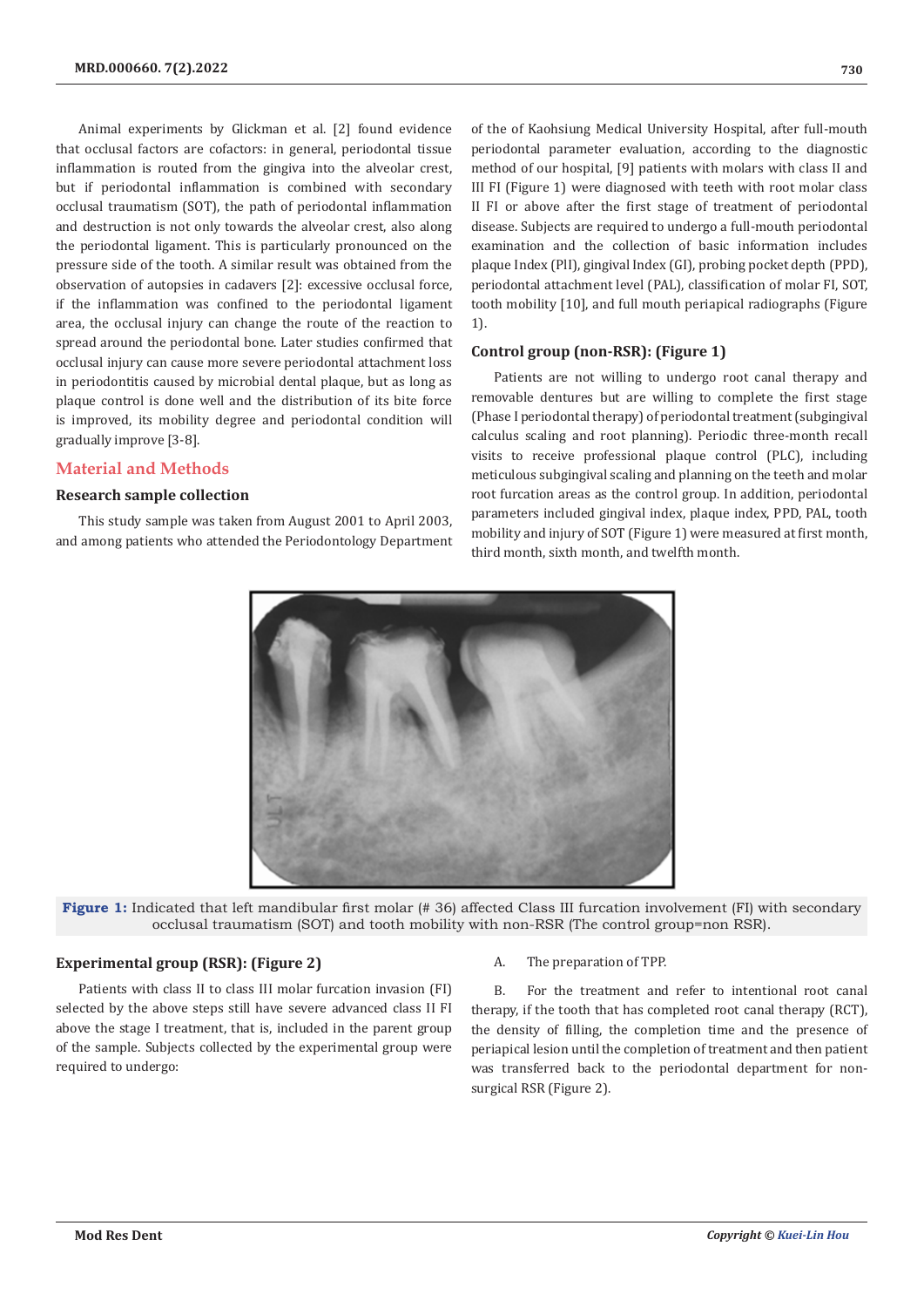



Non-surgical root separation and/or recession (RSR) separates the severe affected classes II and III molar root furcation using a nonsurgical flap manner, using a high-speed bur to separate the root along the furcation and reshape the root with no residue undercut. If the partially supportive alveolar bone level of the root of the tooth has been destroyed more than 4/5, the root of the tooth is extracted and the other remained roots with adequate bone support are act as the abutments of the therapeutic provisional prosthesis (TPP). The plaque index (PlI), gingival index (GI), periodontal probing depth (PPD), periodontal attachment level (PAL), tooth mobility and SOT injury of residual abutments were recorded at the first month, the third month, the sixth month, and the twelfth month, respectively.

# **Tooth mobility**

a) Intra-examiner: for the first examiner, the correlation coefficient between the first measurement and the second measurement is 1.0000(p<0.001); For the second examiner, the correlation coefficient between the first measurement and the second measurement is 1.0000 (p<0.001).

b) Inter-examiner: measurement accuracy (inter-examiner): The correlation coefficient between the first examiner and the second examiner's measurement is 0.9388 (p<0.001); The correlation coefficient between the first examiner and the second examiner's measurement was 0.9165 (p<0.001).

# **Result**

The use of RSR combined with TPP in severe molar furcation involvement can be effective in improving the occlusal injury and is far superior to patients who only perform ultrasound scaling alone and regular plaque control. The baseline data of tooth mobility was  $1.68\pm0.62$ , the first week was  $1.25\pm0.59$ ; in addition, there is remarkable decrease from  $1.03 \pm 0.53$ ,  $0.69 \pm 0.71$ ,  $0.47 \pm 0.53$ after the 3, 6, and 12 months decreased by 1.22 (0.67 (P<0.001). Therefore, before and after the phase I periodontal therapy, the change of tooth mobility in the experimental group (p<0.001) during the first year was significantly improved as compared to the control group (p>0.05). (Table 1).

**Table 1:** The comparison of the tooth mobility between the control and the experimental group (RSR) before and after therapy.

| <b>Tooth Mobility</b>      | Control Group w/ FI Mobility | <b>Experiment Group w/ FI Mobility</b> | <b>Paired T-test Significance</b> |
|----------------------------|------------------------------|----------------------------------------|-----------------------------------|
| T <sub>0</sub>             | 1.29(0.85)                   | 1.68(0.62)                             |                                   |
| T6m                        | 1.06(0.82)                   | 0.69(0.71)                             |                                   |
| T12m                       | 1.24(0.97)                   | 0.47(0.53)                             | P < 0.001                         |
| T0-T12                     | 0.12(0.78)                   | 1.22(0.67)                             |                                   |
| Paired t-test Significance | P > 0.05                     | P < 0.001                              |                                   |

**T0:** baseline data; T6: 6 months later; T12: 12 months later; T0-T12: The data difference from T01 to T12.

The SOT injury in the molar roots before treatment and the postoperative first 1 week was 41.5% (27/65). In addition, molar roots had SOT injuries were 26.15% (17/65) and 7.7% (5/65) after 6 months and 12 months, respectively. And there was a significant difference in the before and after (Chi-square test) statistically significance in the experimental group (p<0.001) as compared to

the control group (p>0.05) (Table 2). with SOT. From this point of view, it can be seen that in addition to proper oral hygiene training, periodic return diagnosis, combined with RSR and TPP, in addition to reducing mobility of the root, it can also effectively improve the situation of the molar root being injured by the SOT (Table 2).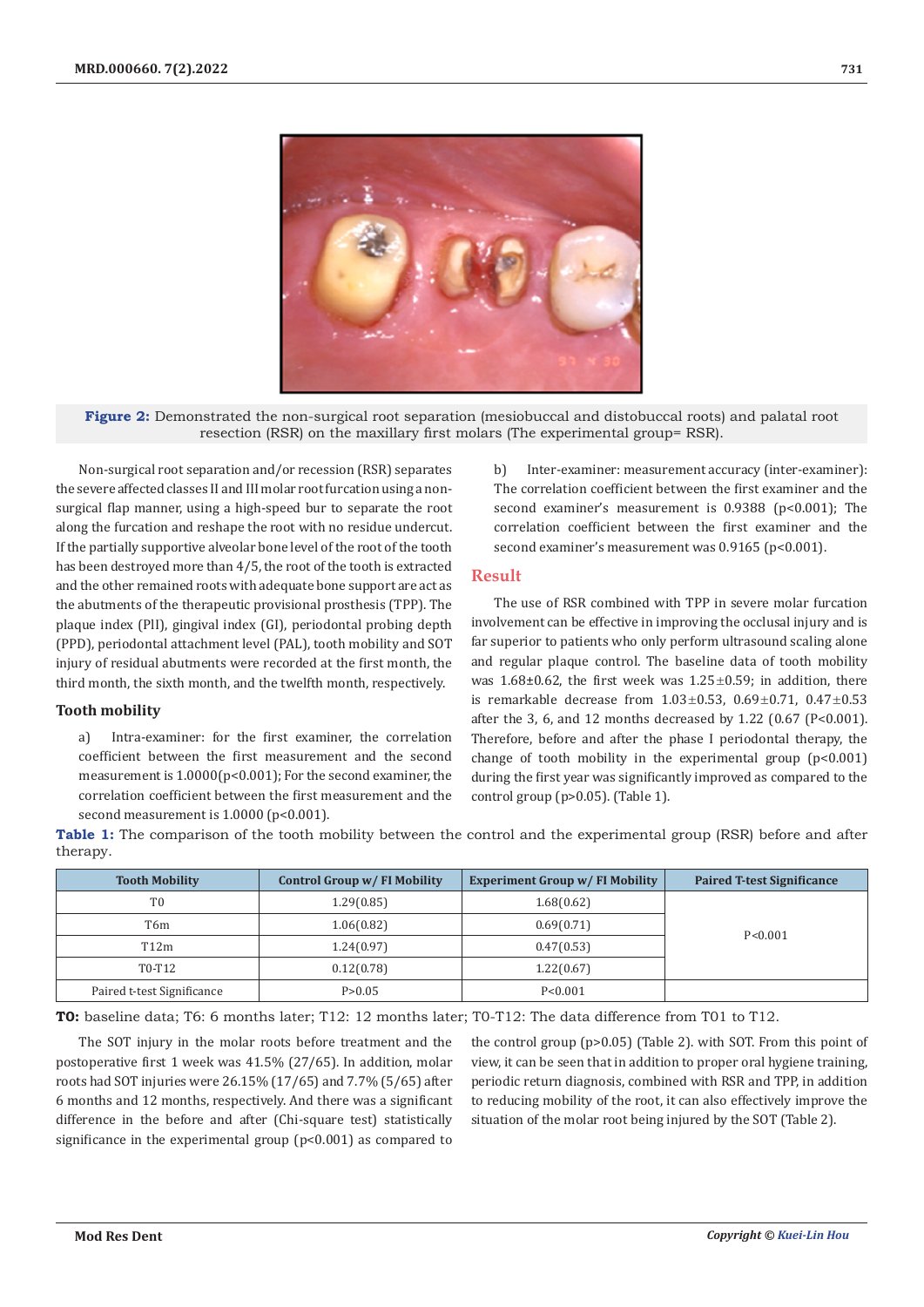| <b>Mobility</b>            | Control Group w/ FI SOT | <b>Experiment Group w/ FI SOT</b> | <b>Paired T-test Significance</b> |  |
|----------------------------|-------------------------|-----------------------------------|-----------------------------------|--|
| T0                         | $5/17(29.4\%)$          | 27/65(41.5%)                      |                                   |  |
| T6m                        | 5/17(29.4%)             | 17/65(26.15%)                     |                                   |  |
| T12m                       | 5/17(29.4%)             | 5/65(7.7%)                        | p > 0.05                          |  |
| T0-T12m                    | $0(0\%)$                | 22/65(33.8%)                      |                                   |  |
| Paired t-test Significance | P < 0.001               | P < 0.001                         |                                   |  |

**Table 2:** The comparison of the secondary occlusal traumatism (SOT) between the control and the experimental group before and after therapy.

**T0:** baseline data; T6: 6 months later; T12: 12 months later; T0-T12: The data difference from T0-T12.

# **Discussion**

In cases of individuals with SAP were most common affected by SOT. Once not only characterized by severely periodontal attachment loss and reduced height of the alveolar bone but frequently also of a remarkably increased mobility of teeth. SOT of the jigging type with concomitant increased hypermobility of teeth induced a series of periodontal tissue alterations associated with clinical and radiographic symptoms such as teeth hypermobility, pathological migration, angular bone defects, disappearance of lamina dura, widening of PDL. In order to present a gradual mechanical extraction of teeth with SAP, splinting using the periodontal prosthetic therapy for full mouth rehabilization should be carried out as a prevention of therapeutic purposes of masticatory function, the patient's comfort, elimination of SOT, and esthetic dentistry.

Treatment of occlusal injuries in the treatment of periodontal disease, not only the morphology of the molar FI should be considered, but also when the lesion is SAP with SOT. When a healthy tooth is subjected to excessive bite force due to changes in the occlusal distribution, there is a clinical increase in mobility, improper displacement, and even a fremitus when the upper and lower bites are in contact. On the periapical radiographs, PDL widening is found, alveolar crest, and vertical bone loss. These are the characteristics of primary trauma from occlusion [11]. However, there is no increase in periodontal pockets and loss of periodontal attachments at this time. When the supporting tissue around the tooth is destroyed by a periodontal inflammatory response, the alveolar bone level reduces its ability to withstand the bite, and the periodontal tissue cannot bear the damage caused by the normal bite force, which is called the SOT [11].

In general, when severe advanced periodontitis (SAP) occurs in the molar area, the destruction of the alveolar bone in the molar furcation area of the molar is mostly more than one-half of the root (but it will vary according to the length of the root trunk), [12] and the tolerance of the affected tooth to normal occlusal force is greatly reduced. When performing the general occlusal function, even if the rate, occlusal force, frequency, and time are similar before, due to the decrease in adaptability, the tooth mobility degree gradually increases, the periodontal membrane widening and other secondary occlusal injury. If the inflammation of the molar furcation is combined, not only will the vertical alveolar bone be

destroyed, but also the periodontal attachment will be lost [13,14]. The treatment at this time is not only to exclude the source of infection for the affected area to reduce the inflammatory response, but also to alleviate or eliminate the abutment teeth of SOT, which are called occlusal therapy.

Using primary or secondary splinting or with good complement design to eliminate abnormal occlusal force, lateral force and torque force, stabilize its functional occlusion, reduce tooth mobility and reduce patient discomfort, [15] is the treatment of teeth with SAP, especially for patients with molar FI, it is imperative. The more reliable treatment method for the serious invasion of the molar FI of the molar as mentioned in the first section is RSR, but at this time, if it is reshaped with a fixed cementum till necessary to face the problem that the molar furcation areas are controlled by professional and personal plaque. Therefore, how to apply the design of periodontal prosthesis to permanently resolve the problem of molar affected furcation involvement and prevent the problem of post-treatment complications is the main consideration in the treatment of periodontal disease.

A series reports of SAP affected molar with severe furcation involvement, SOT, and hypermobility of inadequate bony support in individuals were treated effectively and documented in recent literatures [16-21]. All the conclusions showed that the treatment for patients affected SAP with advanced molar FI, SOT, and grades II and III tooth mobility could be effective therapy under the combination of periodontal and prosthetic therapies included NSPT, TPP, RSR, fixed prosthesis and CSC telescopic denture.

# **References**

- 1. [Gher ME \(1998\) Changing concepts. The effect of occlusion on](https://pubmed.ncbi.nlm.nih.gov/9597338/) [periodontitis. Dent Clin North Am 42\(2\): 285-299.](https://pubmed.ncbi.nlm.nih.gov/9597338/)
- 2. [Glickman I, Smulow JB \(1965\) Effect of excessive occlusal forces upon](https://pubmed.ncbi.nlm.nih.gov/14261862/) [the path- way of gingival inflammation in humans. J Periodontol 36: 141-](https://pubmed.ncbi.nlm.nih.gov/14261862/) [147.](https://pubmed.ncbi.nlm.nih.gov/14261862/)
- 3. [Lindhe J, Svanberg G \(1974\) The influence of trauma from occlusion](https://pubmed.ncbi.nlm.nih.gov/4532114/) [on progression of experimental periodontitis in the beagle dog. J Clin](https://pubmed.ncbi.nlm.nih.gov/4532114/) [Periodontol 1\(1\): 3-14.](https://pubmed.ncbi.nlm.nih.gov/4532114/)
- 4. [Lindhe J, Ericsson I \(1976\) The influence of trauma from occlusion on](https://pubmed.ncbi.nlm.nih.gov/1064595/) [reduced but healthy periodontal tissues in dogs. J Clin Periodontol 3\(2\):](https://pubmed.ncbi.nlm.nih.gov/1064595/) [110- 122.](https://pubmed.ncbi.nlm.nih.gov/1064595/)
- 5. [Lindhe J, Ericsson I \(1982\) The effect of elimination of jiggling forces on](https://pubmed.ncbi.nlm.nih.gov/6957593/) [periodontally exposed teeth in the dog. J Periodontol 53\(9\): 562-567.](https://pubmed.ncbi.nlm.nih.gov/6957593/)